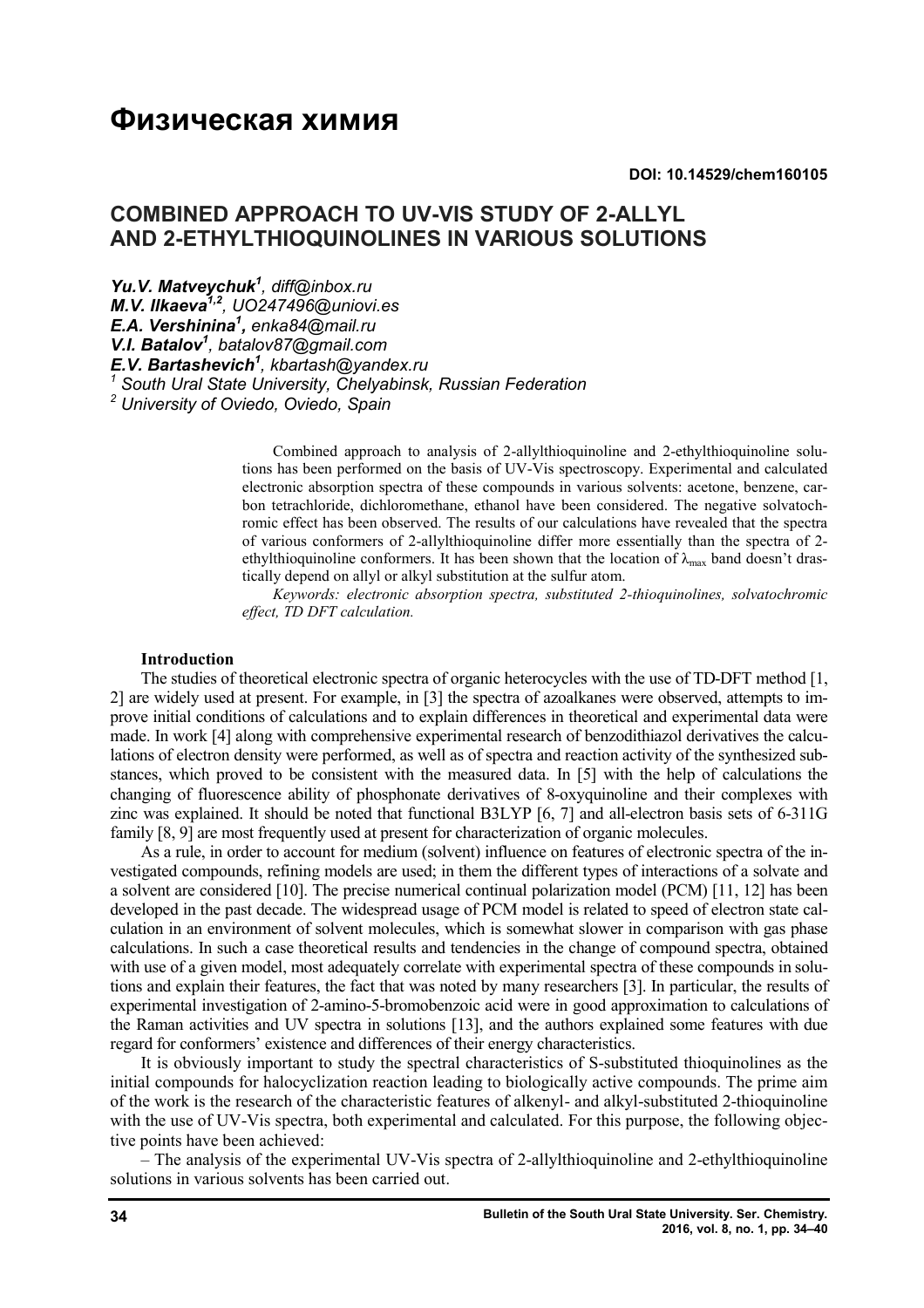– The modeling of 2-allylthioquinoline and 2-ethylthioquinoline conformers has been carried out.

– The comparison of calculated wavelengths corresponding to the basic electronic transitions and experimental UV-Vis characteristics has been made under solvent change conditions.

### **Experimental**

2-Allylthioquinoline and 2-ethylthioquinoline compounds were synthesized according to [14, 15] in order to investigate their spectral properties. Dichloromethane, carbon tetrachloride, benzene, acetone, ethanol (analytical grade) were used as solvents. Concentration of solution of the compounds was  $10^{-4}$  M. UV-Vis spectra of the prepared solutions were registered by means of the Shimadzu UV-2700 spectrophotometer in the range of 220-850 nm at the recording speed of 450 nm/min.

### **Calculations**

It is mentioned above that the functional B3LYP [6, 7] in a combination with basis sets of 6-311G family [8, 9] is most frequently used at present. However, comparative calculations of electronic spectra were also carried out [16, 17] with the use of functional PBE0 [18] and similar basis sets. Thus, the calculated lines, obtained at level B3LYP, reproduce the experimental absorption bands of phenothiazine in the best way, and the lines, obtained at level PBE0, reproduce the absorption bands of halogensubstituted azo-compounds. Also, we have previously noted [19] that the electronic spectra, calculated with the use of functional B3LYP, better correspond to experimental spectra of 2- and 8-thioquinoline, in comparison with the spectra, calculated on level PBE0. So we have carried out the optimization of structure geometry of 2-allylthioquinoline and 2-ethylthioquinoline at level B3LYP/6-311G(d,p). These compounds were considered as several conformation isomers. Optimization of structure was performed in necessary number of steps up to the stationary point with the greatest magnitude of the energy gradient, not more than 1E-5 (in Hartree/Bohr units). In such case there were no imaginary frequencies in the Hessian obtained for all structures.

We took account of the solvent influence with the use of model D-PCM (dielectric PCM) [11, 12] in its basic variant with the following parameters: the same coefficient for all tesserae of a cavity, without calculation of energies of cavitation, repulsion and dispersion, at standard temperature 298 К. Van der Waals radii of atoms were taken in [20].

Energies of excited states and the corresponding electronic spectra of the optimized structures were obtained by method TD-DFT [1, 2] at the same level, also with allowance made for solvent influence. We carried out such calculation for 10–30 excited states with the necessary number of iterations and the convergence criteria in energy for each state (not more than 3Е-5 in Hartree/Bohr units), so that the spectrum range had the lower boundary of 250 nm.

All the calculations of the optimized structures and their energy characteristics were made with software package Firefly v.8 [21]. Graphical representation of molecular structures was obtained with the use of software package Chemcraft [22].

## **Discussion**

The influence of interaction of the investigated compounds with a solvent has made itself evident in the common shift trend of the solution absorption bands and absorption lines in the calculated spectra to the long-wave side as the polarity of a solvent decreases. The negative solvatochromic effect is observed. The data for experimental spectra and the data for calculations are listed in Tables 1 and 2, correspondingly. The experimental spectra of 2-allylthioquinoline solutions are shown on Fig. 1 and the calculated spectra of the different stable conformers of 2-allylthioquinoline in benzene, dichloromethane and ethanol are performed on Fig. 2. According to experimental UV-Vis spectra the shift in the range 310…390 nm equals 4-5 nm for  $\lambda_{\text{max}}$ ; for the lines in the range 230…300 nm the shift is 11–22 nm. The calculated absorption lines have exhibited a similar shift with the experimental absorption lines, but they are less pronounced – an average of 3 nm for lines within stated ranges.

Solvatochromic effect was described in detail in [23]; the dipole moments in solvent media essentially increased at molecule transition from the ground state into the first excited state for most compounds described by the authors. As a rule, such a change of dipole moments causes the positive solvatochromic effect. For 2-allyl and 2-ethylthioquinoline we can note, that possible development of the positive solvatochromic effect (as the calculated dipole moments of molecules increase at excitation) is neu-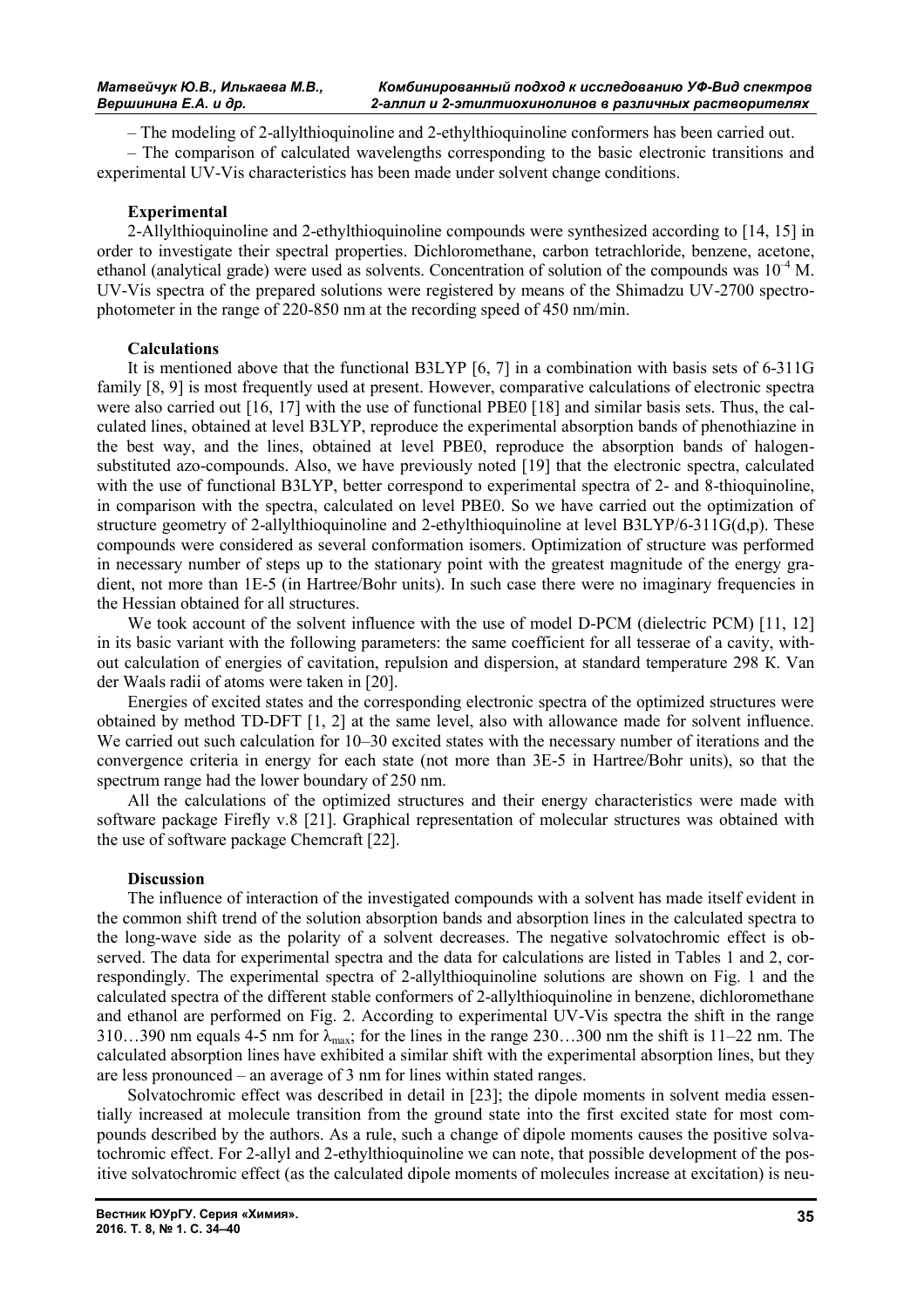# **Физическая химия**

tralized by influence of other factors. Effect of stabilization of the ground state at solvation by the polar solvents can manifest more efficiently. It can be the result of steric difficulties or direction change of the dipole moment in a complex with a solvent. It is supposed that the influence of proton solvents and fo mation of hydrogen bonds with a solvent is inessential in this case, as the spectra in ethanol medium are consistent with the common trend. can manifest more efficiently. It can be the result of steric difficulties or direction change of the oment in a complex with a solvent. It is supposed that the influence of proton solvents and for-<br>f hydrogen bonds with a d state at solvation by the polar<br>ulties or direction change of the<br>ence of proton solvents and for-

Absorption maxima in the experimental spectra of solutions of the compounds in various solvents, nm **Table 1**

| Solvent<br>Compound  | Acetone        | Ethanol               | Dichloro-<br>methane | Benzene             | Carbon<br>tetrachloride |
|----------------------|----------------|-----------------------|----------------------|---------------------|-------------------------|
| 2-allylthioquinoline | 337.5<br>326.5 | 339<br>328<br>255.5   | 339<br>328<br>257    | 342<br>328<br>277.5 |                         |
| 2-ethylthioquinoline |                | 339.5<br>329<br>255.5 | 343<br>257           |                     | 343<br>330<br>266       |

|                                                                                                                            | Table 2 |
|----------------------------------------------------------------------------------------------------------------------------|---------|
| Most intensive absorption lines in the calculated spectra in various solvents, nm (oscillator strength is in the brackets) |         |

| Solvent<br>Compound                     | Acetone      | Ethanol       | Dichloro-<br>methane | Benzene       | Carbon<br>tetrachloride |  |
|-----------------------------------------|--------------|---------------|----------------------|---------------|-------------------------|--|
|                                         | 318.5(0.098) | 319.5 (0.098) |                      | 321.4(0.094)  | 321.4 (0.094)           |  |
| 2-allylthioquinoline<br>(conformer "A") |              | 253.8 (0.098) |                      |               |                         |  |
|                                         | 246.3(0.390) | 245.6(0.365)  |                      | 251.7(0.237)  | 251.7(0.238)            |  |
|                                         |              |               |                      | 241.0(0.277)  | 241.0(0.278)            |  |
| 2-allylthioquinoline                    | 314.7(0.115) | 315.5(0.117)  | 315.4 (0.115)        | 318.5 (0.115) | 318.7(0.115)            |  |
| (conformer "B")                         | 248.6(0.483) | 248.8(0.518)  | 248.9(0.496)         | 250.2(0.530)  | 250.4(0.530)            |  |
| 2-ethylthioquinoline                    | 316.9(0.109) | 316.7(0.109)  | 316.9(0.108)         | 318.3(0.106)  | 318.3(0.106)            |  |
|                                         | 248.4(0.516) | 248.3(0.517)  | 248.3(0.517)         | 248.7(0.516)  | 248.7(0.516)            |  |



**Fig. 1. Electronic absorption spectra of 2 spectra 2-allylthioquinoline solutions allylthioquinoline in benzene, dichloromethane, ethanol**

Calculated spectra of various 2 2-ethylthioquinoline conformers are shown to be identical to each other, with the shift of absorption lines to one side or another by  $1-10$  nm. Thus, the bathochromic shift  $1-6$ nm of absorption line  $\lambda_{\text{max}}$  for conformer with the smaller total energy was observed. The calculated spectra of various 2-allylthioquinoline conformers differ more essentially (Table 2). Such features can provide possible explanations of experimentally observable spread of absorption bands.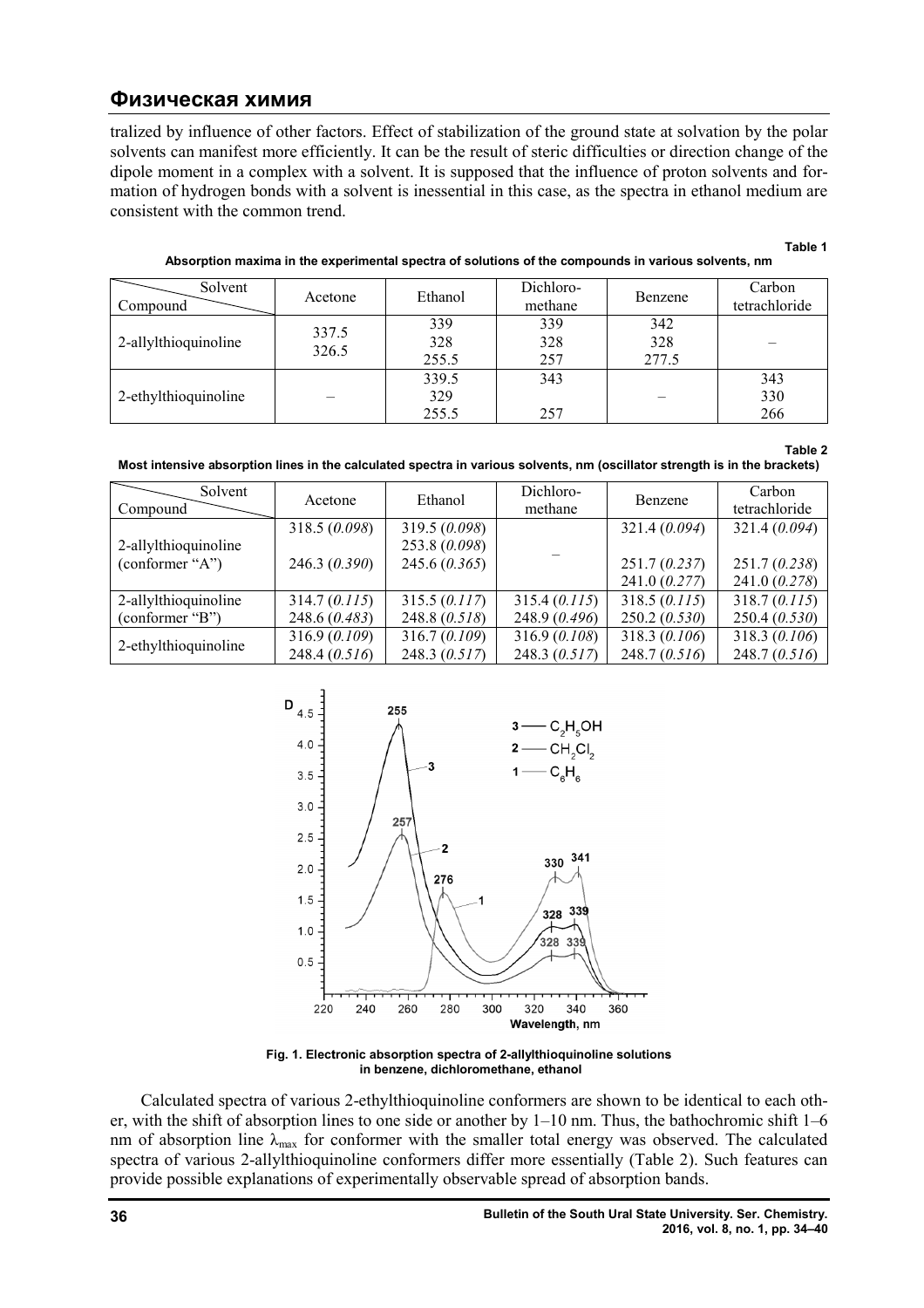

**Fig. 2. Calculated electronic spectra of 2-allylthioquinoline: (a) conformer "A" in ethanol and benzene solutions; (b) conformer "B" in ethanol, dichloromethane and benzene solutions**

Calculated absorption lines  $\lambda_{\text{max}}$  for all solutions of 2-ethylthioquinoline and 2-allylthioquinoline are within the limits of experimental absorption band  $310...350$  nm. The width of all these bands is similar for all experimental spectra. As a whole, it can be stated that both the calculated spectra and the spectra of solutions of studied compounds are similar and do not significantly depend on the character of a substituent at the sulfur atom, within limits of observable absorption bands.

Comparing of the electron transitions between molecular orbitals (МО) that define the excited states of a molecule and the corresponding absorption lines in UV-Vis spectra, we can conclude the following. The calculated value  $\lambda_{\text{max}}$ , which always determined by transition HOMO-LUMO for the presented compounds, is within the narrow range 315…325 nm. We classify the given transition as  $n\rightarrow \pi^*$ , which affects interaction of the lone electron pairs of the sulfur atom with the delocalized electrons of the quinoline heterocycle conjugated with the sulfur atom. It explains the fact that the  $\lambda_{\text{max}}$  value is very weakly influenced by the alkyl substituent at the sulfur atom changing into alkenyl group. The calculations confirm (Table 3) that  $\Delta E_{HOMO-LUMO}$  for the presented compounds varies not more than 0.1 eV, if the allyl group was replaced by the ethyl group. This value does not exceed the range of  $\Delta E_{HOMO-LUMO}$  for various conformers of the same compound.

**Table 3**

| Solvent                                 | Ethanol    |            |       | Dichloromethane |            |       | Benzene    |            |       |
|-----------------------------------------|------------|------------|-------|-----------------|------------|-------|------------|------------|-------|
| Compound                                | $E_{HOMO}$ | $E_{LUMO}$ | ΔE    | $E_{HOMO}$      | $E_{LUMO}$ | ΔЕ    | $E_{HOMO}$ | $E_{LUMO}$ | ΔE    |
| 2-allylthioquinoline<br>(conformer "A") | $-6.316$   | $-1.894$   | 4.422 |                 |            |       | $-6.155$   | $-1.761$   | 4.394 |
| 2-allylthioquinoline<br>(conformer "B") | $-6.324$   | $-1.850$   | 4.474 | $-6.335$        | $-1.859$   | 4.476 | $-6.174$   | $-1.739$   | 4.435 |
| 2-ethylthioquinoline                    | $-6.272$   | $-1.820$   | 4.452 | $-6.240$        | $-1.793$   | 4.447 | $-6.120$   | $-1.690$   | 4.43  |

**Calculated energy characteristics of HOMO-LUMO electron transitions in various solvents, eV**

For the calculated structure of 2-allylthioquinoline (in benzene media) it has been established that the distance between the nitrogen atom and the double bonded atoms of the allyl group in different conformers varies slightly. However, while for conformer "А" (Fig. 2) in the range 240…260 nm the calculated spectrum shows two intensive absorption lines, in the spectrum of conformer "B" there is only one intensive line. It is caused by sharp decreasing of oscillator strength  $(\lambda=241 \text{ nm})$  associated with the electron transition HOMO-3 $\rightarrow$ LUMO, in which the orbitals of  $\pi$ -bond of the allyl group and the quinoline ring are involved. Thus, the influence of the spatial arrangement of the double bond of allyl substituent on changing atomic contributions into some electron transitions is shown. In such a case for con-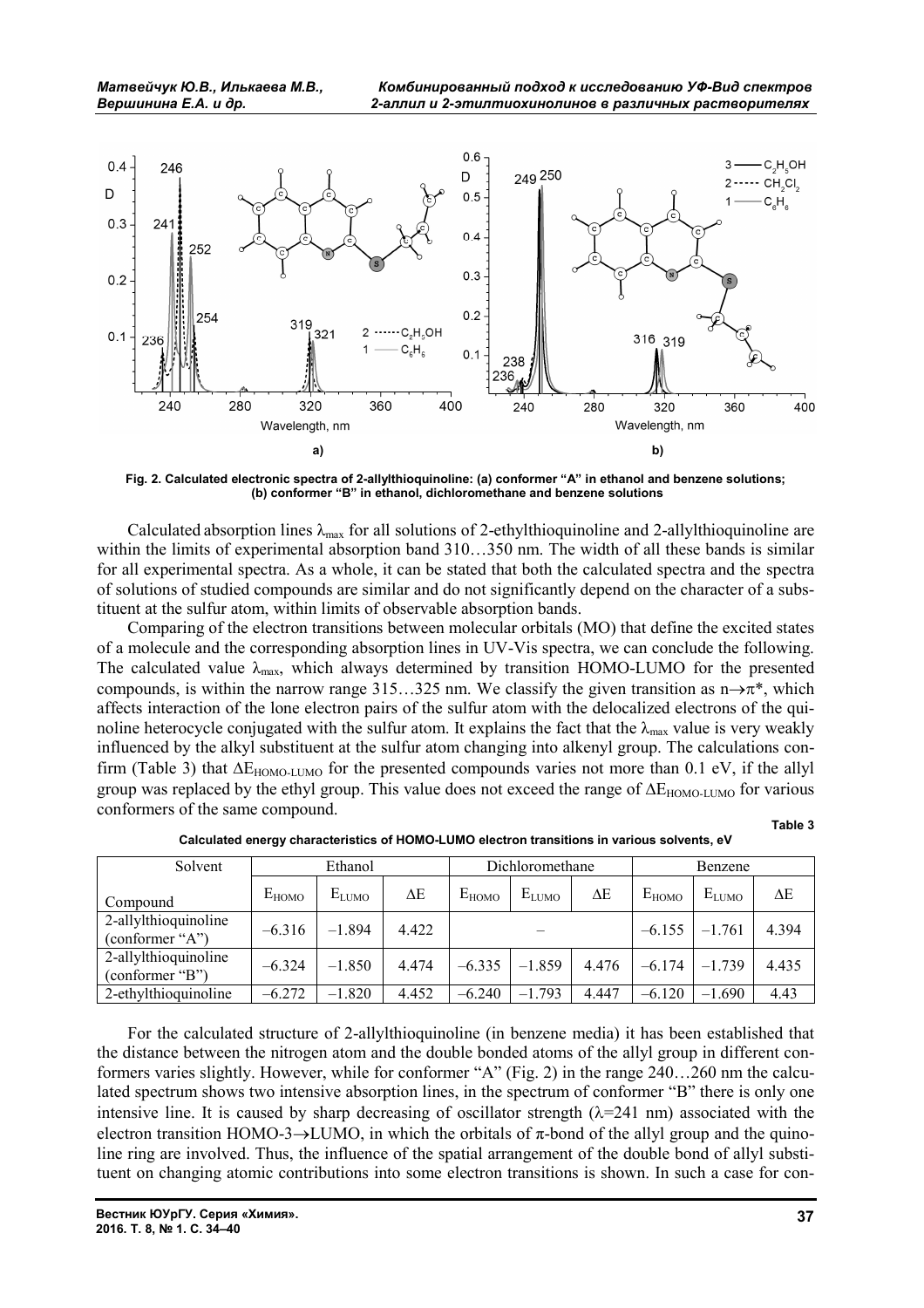## **Физическая химия**

former "A" the increasing media polarity promotes the change of the basic contribution into HOMO-3 former "A" the increasing media polarity promotes the change of the basic contribution into HOMO-3 from the allyl group carbon to the orbitals of nitrogen and carbon in the quinoline. This modification also decreases the oscillator strength  $\lambda = 241$  nm. For conformer "B" no active contributions to electron transitions depend on a solvent, and all calculated spectra are virtually the same. d carbon in the quinoline. This modification<br>prmer "B" no active contributions to electron<br>re virtually the same.<br>pectra of 2-ethylthioquinoline are shown in<br>e set of active contributions into MO is ob-

sitions depend on a solvent, and all calculated spectra are virtually the same.<br>The typical experimental and calculated electronic spectra of 2-ethylthioquinoline are shown in Fig. 3. Apparently absent effect of solvent polarity on the set of active contributions into MO is ob-Fig. 3. Apparently absent effect of solvent polarity on the set of active contributions into MO is observed for 2-ethylthioquinoline. The contributions into MO of various conformers are identical for polar and nonpolar media, and the patterns of absorption lines are practically identical. Thus, the spectral chaand nonpolar media, and the patterns of absorption lines are practically identical. Thus, the spectral characteristics of 2-allylthioquinoline depend on conformational variety and polarity of a solvent greater, than the spectra of 2-ethylthioquinoline, as follows from the calculation data.



**Fig. 3. (a) Electronic absorption spectrum of 2 3. (a) Electronic absorption 2-ethylthioquinoline solution in tetrachloromethane. ethylthioquinoline (b) Typical calculated electronic spectrum of 2 Typical calculated 2-ethylthioquinoline (in tetrachloromethane)**

#### **Conclusion**

Comparative analysis of experimental and calculated electronic absorption spectra of 2 2 allylthioquinoline and 2-ethylthioquinoline solutions has been performed. It has been found that in both cases the absorption band of 310...350 nm corresponds to  $\lambda_{\text{max}}$  in the calculated spectra. Due to the fact that only molecular orbitals with contributions of sulfur atom and atoms of the quinoline ring are in-<br>volved in this electron transition, the replacement of the alkyl group by the alkenyl one does not influvolved in this electron transition, the replacement of the alkyl group by the alkenyl one does not influence drastically on the energy characteristics of the considered electron transition. This observation has been verified in the analysis of various conformational states of the compounds. We have also found that ence drastically on the energy characteristics of the considered electron transition. This observation has<br>been verified in the analysis of various conformational states of the compounds. We have also found that<br>the decrea negative solvatochromic effect. sis of experimental and calculated electronic absorption spectra of 2-ethylthioquinoline solutions has been performed. It has been found that in both d of 310...350 nm corresponds to  $\lambda_{\text{max}}$  in the calculated spectra.

#### **Acknowledgements**

The work was supported by the Russian Ministry for Education and Science GZ729 and was carried on a supercomputer "TORNADO". out on a supercomputer "TORNADO".

#### **References**

1. Runge E., Gross E.K.U. Density-Functional Theory for Time-Dependent Systems. *Physical Re*view Letters, 1984, vol. 52, pp. 997–1000. DOI: 10.1103/PhysRevLett.52.997

2. Dreuw A., Head-Gordon M. Single-Reference ab Initio Methods for the Calculation of Excited States of Large Molecules. *Chemical Reviews* , 2005, vol. 105, pp. 4009–4037. DOI: 10.1021/cr0505627

3. Jacquemin D., Perpète E.A., Ciofini I., Adamo C. On the TD-DFT UV/Vis Spectra Accuracy: the Azoalkanes. *Theoretical Chemistry Theoretical Chemistry Accounts*, 2008, vol. 120, pp. 405 405–410. DOI: 10.1007/s00214-008-0424-9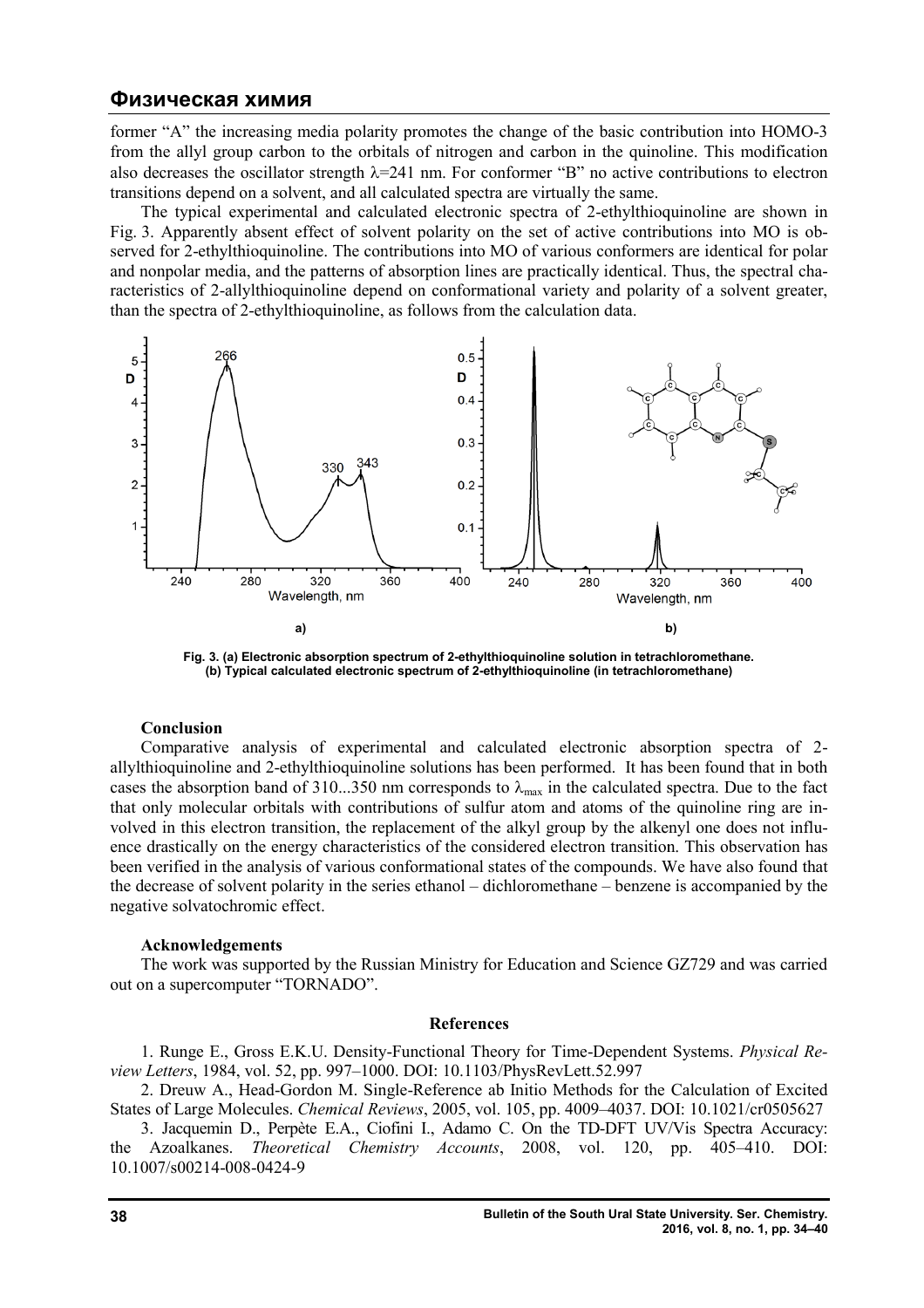4. Makarov A.Yu., Chulanova E.A., Semenov N.A., Pushkarevsky N.A., Lonchakov A.V., Bogomyakov A.S., Irtegova I.G., Vasilieva N.V., Lork E., Gritsan N.P., Konchenko S.N., Ovcharenko V.I., Zibarev A.V. A Novel Sulfur-nitrogen  $\pi$ -heterocyclic Radical Anion, (6H-1,2,3-benzodithiazol-6ylidene)malononitrilidyl, and its Homo- and Heterospin Salts. *Polyhedron*, 2014, vol. 72, pp. 43–49. DOI: 10.1016/j.poly.2014.01.027

5. Siud Pui Man, Benoit D.M., Buchaca E., Fola Esan, Motevalli M., Wilson J., Sullivan A. Synthesis, Structural Characterization, Experimental, and Computational Spectrophotometric Studies of 8-Quinolinyloxymethyphosphonate Compounds. *Inorganic Chemistry*, 2006, vol. 45, pp. 5328–5337. DOI: 10.1021/ic052085g

6. Becke A.D. Density-functional Thermochemistry. III. The Role of Exact Exchange. *The Journal of Chemical Physics*, 1993, vol. 98, pp. 5648–5652. DOI: 10.1063/1.464913

7. Lee C., Yang W., Parr R.G. Development of the Colle-Salvetti Correlation-energy Formula into a Functional of the Electron Density. *Physical Review B*, 1988, vol. 37, pp. 785–789. DOI: 10.1103/PhysRevB.37.785

8. Krishnan R., Binkley J.S., Seeger R., Pople J.A. Self-consistent Molecular Orbital Methods. XX. A Basis Set for Correlated Wave Functions. *The Journal of Chemical Physics*, 1980, vol. 72, No. 1, pp. 650–654. DOI: 10.1063/1.438955

9. McLean A.D., Chandler G.S. Contracted Gaussian Basis Sets for Molecular Calculations. I. Second Row Atoms, Z=11–18. *The Journal of Chemical Physics*, 1980, vol. 72, No. 10, pp. 5639– 5648. DOI: 10.1063/1.438980

10. Klamt A. Calculation of UV/Vis Spectra in Solution. *The Journal of Physical Chemistry*, 1996, vol. 100, pp. 3349–3353. DOI: 10.1021/jp950607f

11. Mennucci B., Tomasi J., Cammi R., Cheeseman J.R., Frisch M.J., Devlin F.J., Gabriel S., Stephens P.J. Polarizable Continuum Model (PCM) Calculations of Solvent Effects on Optical Rotations of Chiral Molecules. *The Journal of Physical Chemistry A*, 2002, vol. 106, pp. 6102–6113. DOI: 10.1021/jp020124t

12. Tomasi J., Mennucci B., Cammi R. Quantum Mechanical Continuum Solvation Models. *Chemical Reviews*, 2005, vol. 105, pp. 2999-3094. DOI: 10.1021/cr9904009

13. Karabacak M., Cinar M. FT-IR, FT-Raman, UV Spectra and DFT Calculations on Monomeric and Dimeric Structure of 2-Amino-5-bromobenzoic Acid. *Spectrochimica Acta A*, 2012, vol. 86, pp. 590–599. DOI: 10.1016/j.saa.2011.11.022

14. Kim D.G. Synthesis and Halocyclization of 2-Alkenylthioquinolines. *Chemistry of Heterocyclic Compounds*, 2008, vol. 44, pp. 1355–1358. DOI: 10.1007/s10593-009-0195-9

15. Kim D.G., Vershinina E. A. Synthesis of the Thiazolo[3,2-a]quinolinium System. *Chemistry of Heterocyclic Compounds*, 2010, vol. 46, pp. 773–774. DOI: 10.1007/s10593-010-0585-z

16. Bremond E., Kieffer J., Adamo C. A Reliable Method for Ftting TD-DFT Transitions to Experimental UV-visible Spectra. *Journal of Molecular Structure: THEOCHEM*, 2010, vol. 954, pp. 52-56. DOI: 10.1016/j.theochem.2010.04.038

17. Bremond E., Le Bahersc T., Riccid G., Ciofinia I., Adamo C. In Silico Assessment of the HPLC–UV Response Coefficients. *Computational and Theoretical Chemistry*, 2014, vol. 1040–1041, pp. 1-5. DOI: 10.1016/j.comptc.2014.03.028

18. Adamo C., Barone V. Toward Reliable Density Functional Methods without Adjustable Parameters: The PBE0 Model. *The Journal of Chemical Physics*, 1999, vol. 110, pp. 6158–6170. DOI: 10.1063/1.478522

19. Matveychuk Yu. V., Ilkaeva M.V., Krivtsov I.V., Bartashevich E.V. Comparative Analysis of Theoretical and Experimental UV-Spectra of 2- and 8-Thioquinoline. *Bulletin of the South Ural State University. Ser. Chemistry*, 2015, vol. 7, No. 2, pp. 45–55.

20. Emsley J. *The Elements (3rd ed.).* Oxford, Oxford University Press, 1998. 300 p.

21. Granovsky A.A. *Firefly version 8*. Available at: http://classic.chem.msu.su/gran/firefly/ index.html (accessed 2 January 2016).

22. Andrienko G.A. *Chemcraft v.1.6*. Available at: http://www.chemcraftprog.com/index.html (accessed 2 January 2016).

23. Reichardt C. *Solvents and Solvent Effects in Organic Chemistry (2nd Ed.)*. Weinheim, VCH Verlagsgesellschaft mbH, D-6940, 1988. 750 p.

*Received 12 January 2016*